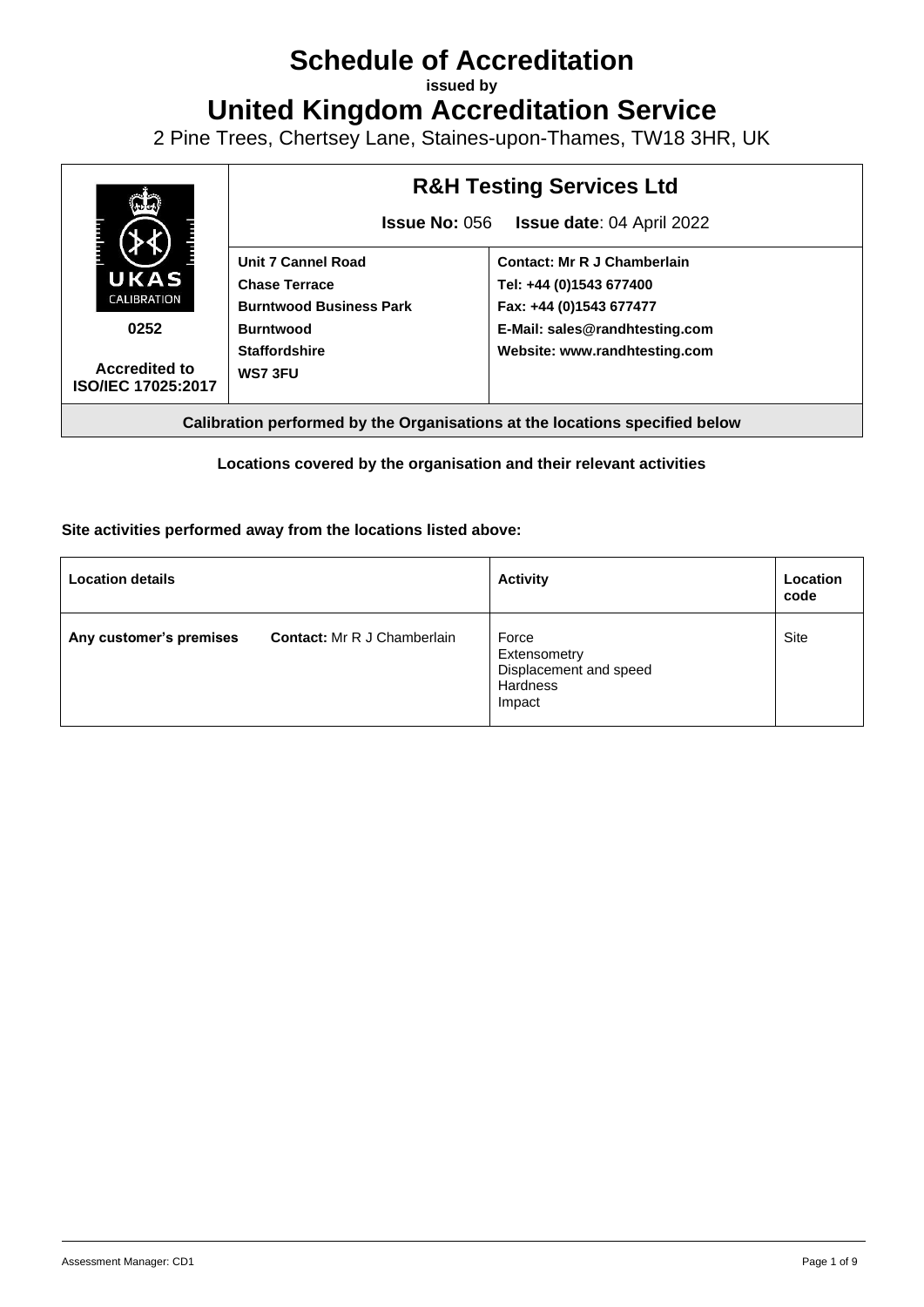|                                                           | <b>Schedule of Accreditation</b><br>issued by<br><b>United Kingdom Accreditation Service</b><br>2 Pine Trees, Chertsey Lane, Staines-upon-Thames, TW18 3HR, UK |
|-----------------------------------------------------------|----------------------------------------------------------------------------------------------------------------------------------------------------------------|
| UKAS<br>CALIBRATION                                       | <b>R&amp;H Testing Services Ltd</b>                                                                                                                            |
| 0252<br><b>Accredited to</b><br><b>ISO/IEC 17025:2017</b> | <b>Issue No: 056 Issue date: 04 April 2022</b>                                                                                                                 |
|                                                           | Calibration performed by the Organisation at the locations specified                                                                                           |

|                                                                                                                     | Calibration and Measurement Capability (CMC)                                                                   |                                                  |         |                  |
|---------------------------------------------------------------------------------------------------------------------|----------------------------------------------------------------------------------------------------------------|--------------------------------------------------|---------|------------------|
| <b>Measured Quantity</b><br><b>Instrument or Gauge</b>                                                              | Range                                                                                                          | Expanded<br>Measurement<br>Uncertainty $(k = 2)$ | Remarks | Location<br>Code |
| <b>FORCE</b>                                                                                                        |                                                                                                                |                                                  |         | Site             |
| UNIVERSAL MATERIALS<br><b>TESTING MACHINES</b>                                                                      |                                                                                                                |                                                  |         |                  |
| Verification and calibration of<br>the force measuring system by<br>force proving instruments in<br>tension         | From 0.02 kN up to 1080 kN for<br>Class 0.5, 1, 2 and 3 machines<br>to<br>BS EN ISO 7500-1:2018                | 0.26%                                            |         |                  |
|                                                                                                                     | From 0.02 kN up to 3000 kN for<br>Class 1, 2 and 3 machines to<br>BS EN ISO 7500-1:2018 and<br>ASTM E4-21      | 0.33%                                            |         |                  |
| Verification and calibration of<br>the force measuring system by<br>force proving instruments in<br>compression     | From 0.02 kN up to 1080 kN for<br>Class 0.5, 1, 2, and 3 machines<br>to<br>BS EN ISO 7500-1:2018               | 0.26%                                            |         |                  |
|                                                                                                                     | From 0.02 kN up to 3000 kN for<br>Class 1, 2 and 3 machines to<br>BS EN ISO 7500-1:2018 and<br>ASTM E4-21      | 0.33%                                            |         |                  |
| Verification and calibration of<br>the force measuring system by<br>calibrated masses in tension<br>and compression | From 0.01 N up to 50 N for<br>Class 0.5, 1, 2 and 3 machines<br>to<br>BS EN ISO 7500-1: 2018 and<br>ASTM E4-21 | 0.10%                                            |         |                  |
| <b>TENSION CREEP TESTING</b><br><b>MACHINES</b>                                                                     |                                                                                                                |                                                  |         |                  |
| Verification of the applied load<br>using force proving instruments                                                 | From 0.02 kN up to 500 kN for<br>Class 0.5, 1.0 and 2.0 machines<br>to BS EN ISO 7500-2:2006                   | 0.26%                                            |         |                  |
| Verification of the applied load<br>using masses                                                                    | From 0.01 N up to 50 N for<br>Class 0.5, 1.0 and 2.0 machines<br>to BS EN ISO 7500-2:2006                      | 0.10%                                            |         |                  |
|                                                                                                                     |                                                                                                                |                                                  |         |                  |
|                                                                                                                     |                                                                                                                |                                                  |         |                  |
|                                                                                                                     |                                                                                                                |                                                  |         |                  |
|                                                                                                                     |                                                                                                                |                                                  |         |                  |

# Calibration and Measurement Capability (CMC)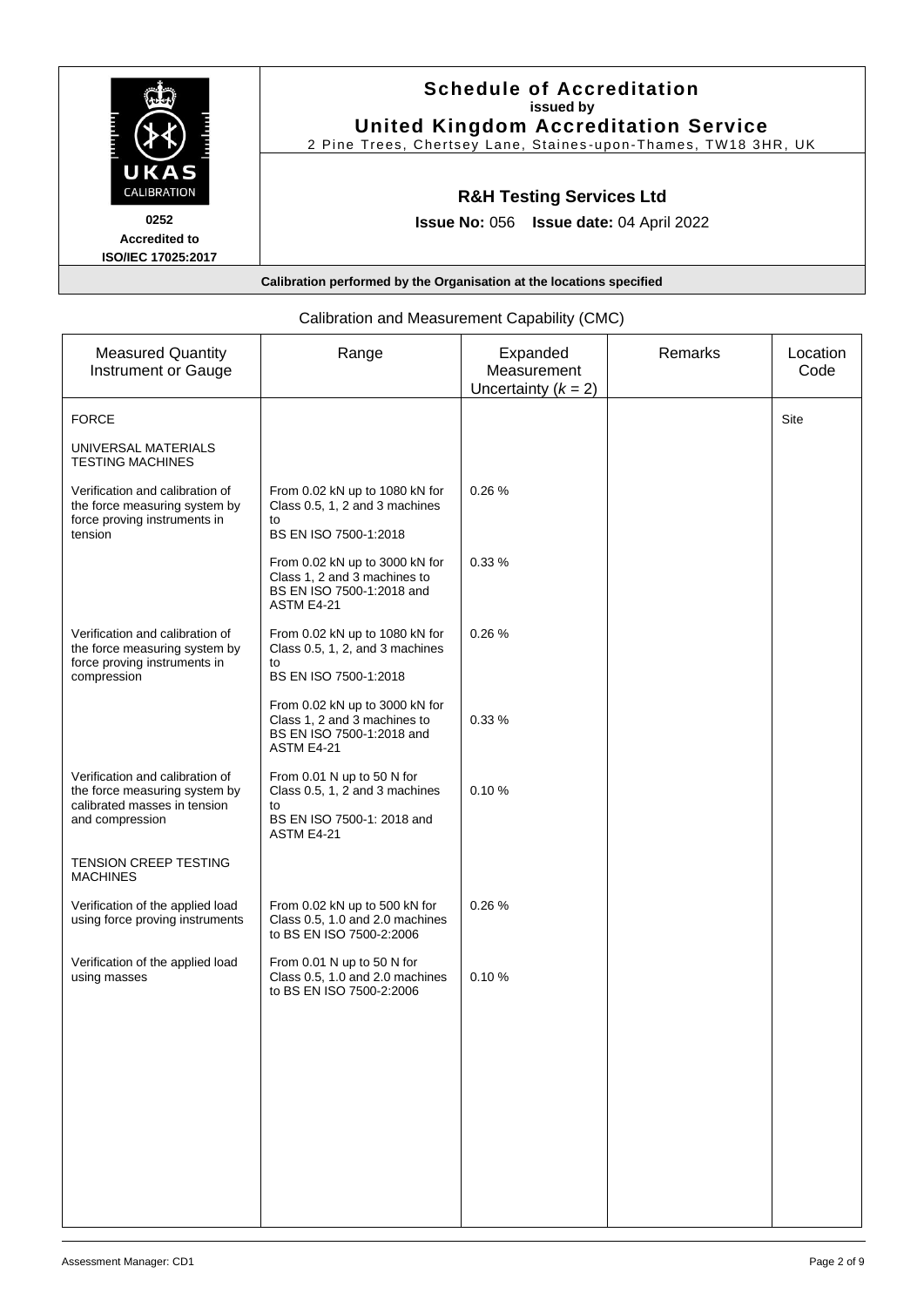|                                                                   | <b>Schedule of Accreditation</b><br>issued by<br><b>United Kingdom Accreditation Service</b><br>2 Pine Trees, Chertsey Lane, Staines-upon-Thames, TW18 3HR, UK |                                                                         |         |                  |
|-------------------------------------------------------------------|----------------------------------------------------------------------------------------------------------------------------------------------------------------|-------------------------------------------------------------------------|---------|------------------|
| CALIBRATION<br>0252<br><b>Accredited to</b><br>ISO/IEC 17025:2017 | <b>R&amp;H Testing Services Ltd</b><br>Issue No: 056 Issue date: 04 April 2022<br>Calibration performed by the Organisation at the locations specified         |                                                                         |         |                  |
|                                                                   |                                                                                                                                                                |                                                                         |         |                  |
| <b>Measured Quantity</b><br>Instrument or Gauge                   | Range                                                                                                                                                          | Expanded<br>Measurement<br>Uncertainty $(k = 2)$                        | Remarks | Location<br>Code |
| <b>IMPACT TESTING MACHINES</b>                                    |                                                                                                                                                                |                                                                         |         | All Site         |
| Metal Impact testing machines<br>Charpy -                         | ISO 148-2:2016<br>ASTM E23-18 but excluding<br>proof test using certified<br>specimens.                                                                        | $0.65$ J                                                                | $\cdot$ |                  |
| Izod -                                                            | BS 131:Part 4:1972                                                                                                                                             |                                                                         |         |                  |
| Plastic impact testing machines<br>Charpy, Izod -                 | ISO 13802:2015                                                                                                                                                 | 0.10J                                                                   |         |                  |
| <b>LENGTH</b>                                                     |                                                                                                                                                                |                                                                         |         |                  |
| <b>Extensometers</b>                                              | As BS EN ISO 9513:2012 for the<br>following classes and gauge<br>lengths:                                                                                      |                                                                         |         |                  |
|                                                                   | Class 0.2 from 25 mm<br>Class 0.5 from 10 mm<br>Class 1 from 5 mm<br>Class 2 from 5 mm                                                                         |                                                                         |         |                  |
|                                                                   | <b>Displacements</b><br>0.01 mm to 0.50 mm<br>0.50 mm to 1.0 mm<br>1.01 mm to 2.5 mm<br>2.5 mm to 10 mm<br>10 mm to 50 mm                                      | $0.86 \mu m$<br>1.0 $\mu$ m<br>1.4 $\mu$ m<br>$7.1 \mu m$<br>$21 \mu m$ |         |                  |
|                                                                   | As ASTM E83-16 for the<br>following classes and gauge<br>lengths:                                                                                              |                                                                         |         |                  |
|                                                                   | B-1 from 20 mm<br>B-2 from 10 mm<br>C from 5 mm                                                                                                                |                                                                         |         |                  |
|                                                                   | Displacements<br>0.01 mm to 0.5 mm<br>0,50 mm to 1.0 mm<br>1.0 mm to 2.5 mm<br>2.5 mm to 10 mm<br>10 mm to 50 mm                                               | $0.86 \mu m$<br>1.0 $\mu$ m<br>1.4 $\mu$ m<br>$7.1 \mu m$<br>$21 \mu m$ |         |                  |
| Testing machine crosshead<br>displacement                         | 2 mm to 100 mm<br>100 mm to 500 mm<br>500 mm to 1000 mm                                                                                                        | $0.03$ mm<br>$0.14$ mm<br>$0.30$ mm                                     |         |                  |
| Extensometers,<br>Long travel                                     | As BS ISO 5893:2019+A1:2020<br>for classes C, D and E                                                                                                          |                                                                         |         |                  |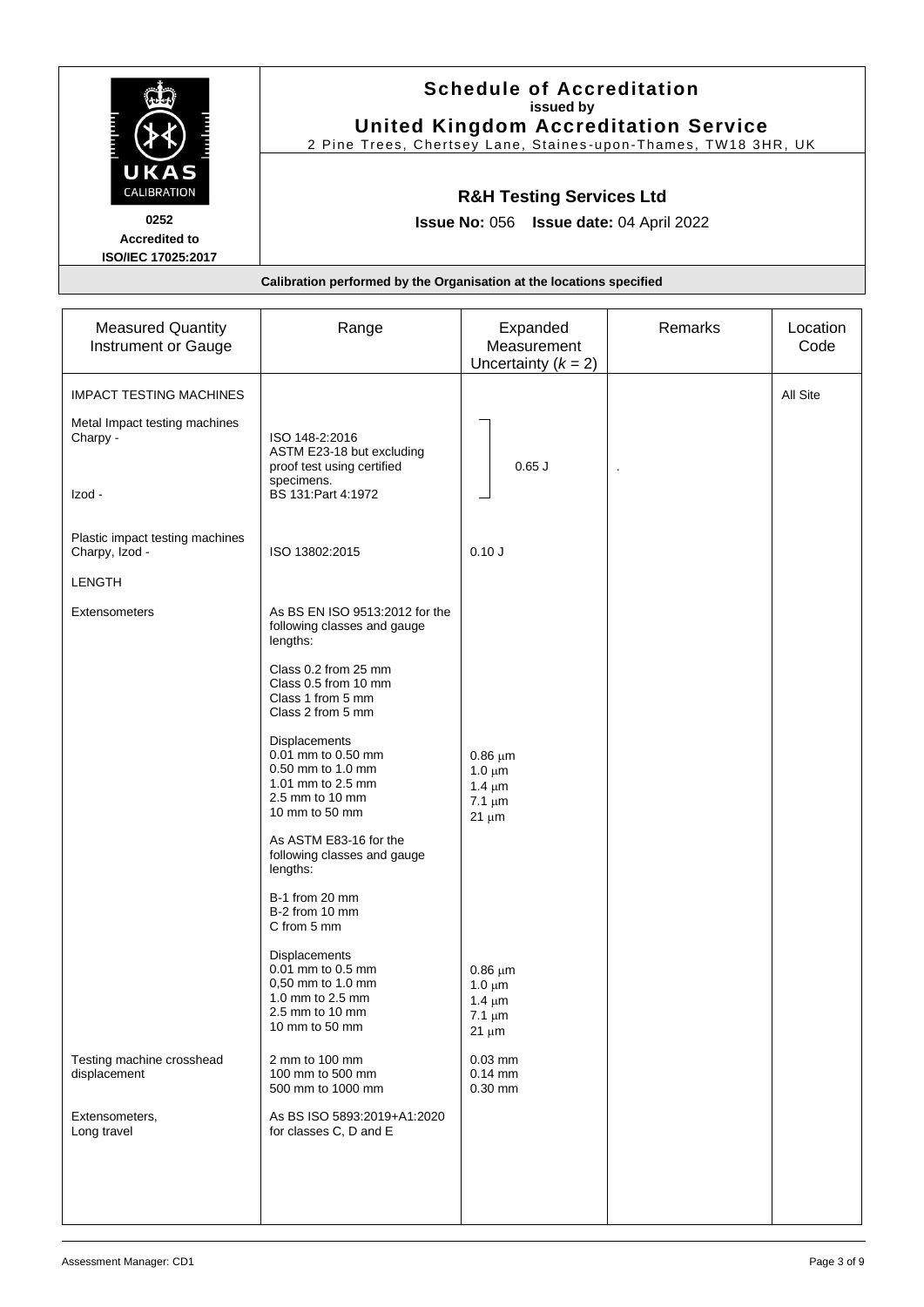|                           | <b>Schedule of Accreditation</b><br>issued by                        |
|---------------------------|----------------------------------------------------------------------|
|                           | <b>United Kingdom Accreditation Service</b>                          |
|                           | 2 Pine Trees, Chertsey Lane, Staines-upon-Thames, TW18 3HR, UK       |
| UKAS                      |                                                                      |
| <b>CALIBRATION</b>        | <b>R&amp;H Testing Services Ltd</b>                                  |
| 0252                      | <b>Issue No: 056 Issue date: 04 April 2022</b>                       |
| <b>Accredited to</b>      |                                                                      |
| <b>ISO/IEC 17025:2017</b> |                                                                      |
|                           | Calibration performed by the Organisation at the locations specified |
|                           |                                                                      |

| <b>Measured Quantity</b><br>Instrument or Gauge                 | Range                                                                            | Expanded<br>Measurement<br>Uncertainty $(k = 2)$ | Remarks                                                                                                 | Location<br>Code |
|-----------------------------------------------------------------|----------------------------------------------------------------------------------|--------------------------------------------------|---------------------------------------------------------------------------------------------------------|------------------|
| Displacement                                                    | 2 mm to 100 mm<br>100 mm to 1000 mm                                              | $0.03$ mm<br>$0.30$ mm                           |                                                                                                         |                  |
| Speed                                                           | As BS ISO 5893:2019+a1:2020                                                      |                                                  |                                                                                                         |                  |
|                                                                 | 1 mm/min to 50 mm/min<br>50 mm/min to 500 mm/min                                 | 1.1%<br>0.32%                                    |                                                                                                         |                  |
| CERTIFICATION OF HARDNESS TESTING MACHINES IN<br><b>SERVICE</b> |                                                                                  |                                                  |                                                                                                         |                  |
| Direct verification of Vickers<br>hardness tesitng machines     | Vickers scales:<br>HV 5 to HV 100<br>HV 0.2 to HV 1                              | See note 1                                       | Note 1 The verification<br>shall be in accordance<br>with the requirements of<br>BS EN ISO 6507-2:2018, |                  |
|                                                                 | Force<br>49.03 N to 980.7 N<br>1.961 N to 9.807 N                                | 0.24%<br>0.24 %                                  | or ASTM E92:17 &<br><b>ASTM E384-17</b>                                                                 |                  |
|                                                                 | Time<br>1 s to 15 s                                                              | 0.17 second                                      |                                                                                                         |                  |
|                                                                 | Length<br>0.01 mm 1 mm                                                           | $2.0 \mu m$                                      |                                                                                                         |                  |
| Indirect verification of Vickers<br>hardness testing machines   | Vickers scales:<br><b>HV 100</b><br>200<br>400<br><b>HV 100</b><br>700<br>HV 100 | See Note 1<br>1.2 HV<br>3.4 HV<br>4.1 HV         |                                                                                                         |                  |
|                                                                 | 200<br><b>HV 50</b><br><b>HV 50</b><br>400<br>700<br><b>HV 50</b>                | 1.9 HV<br>3.5 HV<br>6.3 HV                       |                                                                                                         |                  |
|                                                                 | <b>HV 30</b><br>200<br><b>HV 30</b><br>400<br>700<br><b>HV 30</b>                | 2.0 HV<br>4.4 HV<br>9.3 HV                       |                                                                                                         |                  |
|                                                                 | 200<br><b>HV 20</b><br><b>HV 20</b><br>400<br><b>HV 20</b><br>700                | 2.5 HV<br>6.2 HV<br>11.0 HV                      |                                                                                                         |                  |
|                                                                 | <b>HV 10</b><br>200<br><b>HV 10</b><br>400<br><b>HV 10</b><br>700                | 3.1 HV<br>7.7 HV<br>14.9 HV                      |                                                                                                         |                  |
|                                                                 | HV <sub>5</sub><br>200<br>HV <sub>5</sub><br>400<br>HV <sub>5</sub><br>700       | 3.9 HV<br>11.0 HV<br>19.7 HV                     |                                                                                                         |                  |
|                                                                 | HV3<br>200<br>HV3<br>400<br>HV3<br>700                                           | 6.9 HV<br>16.3 HV<br>31.0 HV                     |                                                                                                         |                  |
|                                                                 | HV1<br>200<br>HV1<br>400<br>HV1<br>700                                           | 8.7 HV<br>21.4 HV<br>44.0 HV                     |                                                                                                         |                  |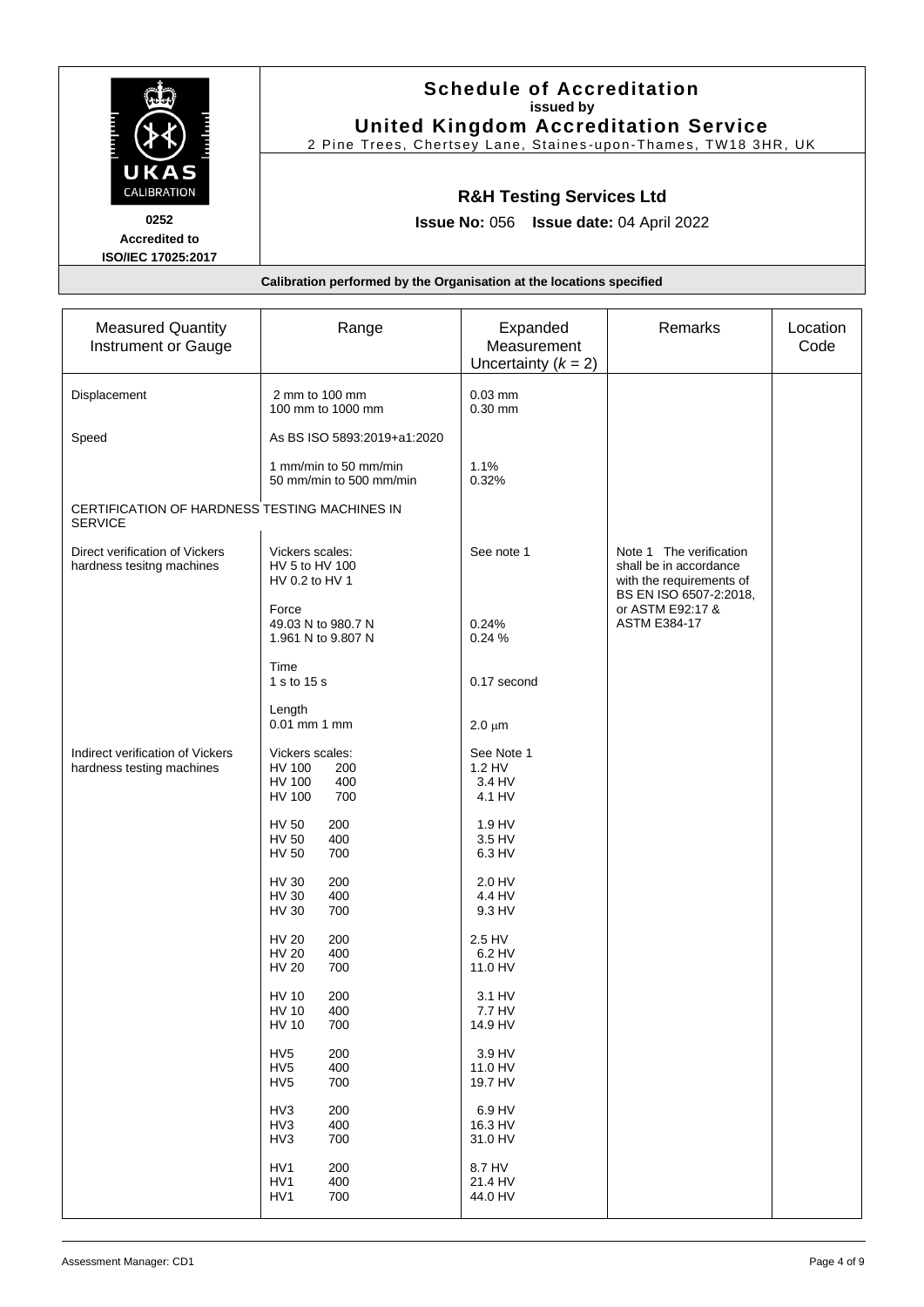|                                                                                  | <b>Schedule of Accreditation</b><br>issued by<br><b>United Kingdom Accreditation Service</b><br>2 Pine Trees, Chertsey Lane, Staines-upon-Thames, TW18 3HR, UK<br><b>R&amp;H Testing Services Ltd</b><br><b>Issue No: 056 Issue date: 04 April 2022</b> |                         |                |                  |  |
|----------------------------------------------------------------------------------|---------------------------------------------------------------------------------------------------------------------------------------------------------------------------------------------------------------------------------------------------------|-------------------------|----------------|------------------|--|
| UKAS<br>CALIBRATION<br>0252<br><b>Accredited to</b><br><b>ISO/IEC 17025:2017</b> |                                                                                                                                                                                                                                                         |                         |                |                  |  |
| Calibration performed by the Organisation at the locations specified             |                                                                                                                                                                                                                                                         |                         |                |                  |  |
|                                                                                  |                                                                                                                                                                                                                                                         |                         |                |                  |  |
| <b>Measured Quantity</b><br>Instrument or Gauge                                  | Range                                                                                                                                                                                                                                                   | Expanded<br>Measurement | <b>Remarks</b> | Location<br>Code |  |

| Instrument or Gauge                                                       |                                                              | Measurement                      |                                                                            | Code |
|---------------------------------------------------------------------------|--------------------------------------------------------------|----------------------------------|----------------------------------------------------------------------------|------|
|                                                                           |                                                              | Uncertainty $(k = 2)$            |                                                                            |      |
| CERTIFICATION OF HARDNESS TESTING MACHINES IN<br>SERVICE (cont'd)         |                                                              |                                  |                                                                            |      |
| Indirect verification of Vickers<br>hardness testing machines<br>(cont'd) | HV 0.5<br>200<br>HV 0.5<br>400<br>HV 0.5<br>700              | 5.0 HV<br>15.0 HV<br>17.0 HV     |                                                                            |      |
|                                                                           | HV 0.3<br>200<br>400<br>HV 0.3<br>700<br>HV 0.3              | 6.0 HV<br>16.0 HV<br>19.0 HV     |                                                                            |      |
|                                                                           | HV 0.2<br>200<br>HV 0.2<br>400<br>700<br>HV 0.2              | 7.0 HV<br>17.0 HV<br>20.0 HV     |                                                                            |      |
|                                                                           | 200<br>HV 0.1<br>HV 0.1<br>400<br>HV 0.1<br>700              | 10.0 HV<br>30.0 HV<br>40.0 HV    |                                                                            |      |
| Direct verification of Brinell<br>hardness testing machines               | <b>Brinell scales:</b><br>From HB 10/3000 to HB 1/30         | See Note 2                       | Note 2 The calibration/<br>verification shall be in<br>accordance with the |      |
|                                                                           | Force<br>294.2 N to 29.42 kN                                 | 0.24%                            | requirements of BS EN<br>ISO 6506-2:2018 & or<br><b>ASTM E10-18</b>        |      |
|                                                                           | Time<br>1 s to 15 s                                          | 0.17 s                           |                                                                            |      |
|                                                                           | Length<br>$0.24$ mm to $6$ mm                                | $10 \mu m$                       |                                                                            |      |
| Indirect verification of Brinell<br>hardness testing machines             | <b>Brinell scales:</b><br>Scale 10/3000<br>600HBW to 140 HBW | See Note 2<br>8.0 HBW to 2.2 HBW |                                                                            |      |
|                                                                           | Scale 10/1500<br>299 HBW to 55 HBW                           | 4.1 HBW to 1.2 HBW               |                                                                            |      |
|                                                                           | Scale 10/1000<br>169 HBW to 55 HBW                           | 2.3 HBW to 1.2 HBW               |                                                                            |      |
|                                                                           | Scale 5/750<br>600 HBW to 140 HBW                            | 9.8 HBW to 2.4 HBW               |                                                                            |      |
|                                                                           | Scale 5/250<br>169 HBW to 55 HBW                             | 2.7 HBW to 1.3 HBW               |                                                                            |      |
|                                                                           | Scale 2.5/187.5<br>600 HBW to 140 HBW                        | 16 HBW to 2.9 HBW                |                                                                            |      |
|                                                                           | Scale 1/30<br>350 HBW to 140 HBW                             | 2.5 HBW to 0.70 HBW              |                                                                            |      |
|                                                                           | Scale 1/1<br>21.8 HBW to 3.18 HBW                            | 1.04 HBW to 0.09<br>HBW          |                                                                            |      |
|                                                                           |                                                              |                                  |                                                                            |      |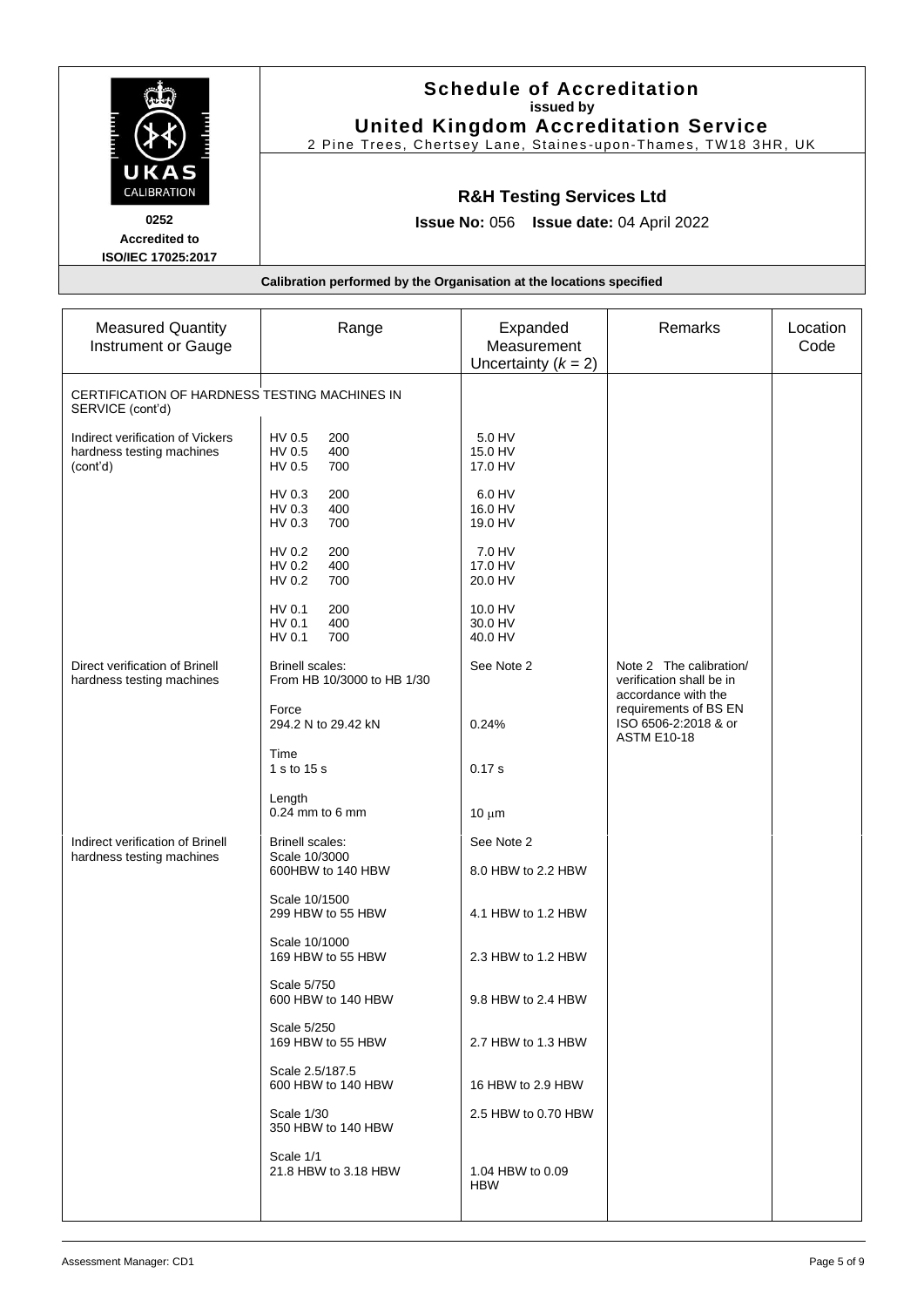| UKAS<br>CALIBRATION                                               | <b>Schedule of Accreditation</b><br>issued by<br><b>United Kingdom Accreditation Service</b><br>2 Pine Trees, Chertsey Lane, Staines-upon-Thames, TW18 3HR, UK<br><b>R&amp;H Testing Services Ltd</b><br><b>Issue No: 056 Issue date: 04 April 2022</b> |                                                  |                                                                            |                  |
|-------------------------------------------------------------------|---------------------------------------------------------------------------------------------------------------------------------------------------------------------------------------------------------------------------------------------------------|--------------------------------------------------|----------------------------------------------------------------------------|------------------|
| 0252<br><b>Accredited to</b><br>ISO/IEC 17025:2017                |                                                                                                                                                                                                                                                         |                                                  |                                                                            |                  |
|                                                                   | Calibration performed by the Organisation at the locations specified                                                                                                                                                                                    |                                                  |                                                                            |                  |
| <b>Measured Quantity</b><br>Instrument or Gauge                   | Range                                                                                                                                                                                                                                                   | Expanded<br>Measurement<br>Uncertainty $(k = 2)$ | Remarks                                                                    | Location<br>Code |
| CERTIFICATION OF HARDNESS TESTING MACHINES IN<br>SERVICE (cont'd) |                                                                                                                                                                                                                                                         |                                                  |                                                                            |                  |
| Direct verification of Rockwell<br>hardness testing machines      | Rockwell scales:<br>A, B, C, D, E, F, G, H, K, N & T                                                                                                                                                                                                    | See Note 3                                       | Note 3 The calibration/<br>verification shall be in<br>accordance with the |                  |

| Instrument or Gauge                                               |                                                      | Measurement<br>Uncertainty $(k = 2)$ |                                                                            | Code |
|-------------------------------------------------------------------|------------------------------------------------------|--------------------------------------|----------------------------------------------------------------------------|------|
| CERTIFICATION OF HARDNESS TESTING MACHINES IN<br>SERVICE (cont'd) |                                                      |                                      |                                                                            |      |
| Direct verification of Rockwell<br>hardness testing machines      | Rockwell scales:<br>A, B, C, D, E, F, G, H, K, N & T | See Note 3                           | Note 3 The calibration/<br>verification shall be in<br>accordance with the |      |
|                                                                   | Force<br>29.42 N to 1471 N                           | 0.24%                                | requirements of BS EN<br>ISO 6508-2:2015, & or<br><b>ASTM E18-20</b>       |      |
|                                                                   | Time<br>1 s to 15 s                                  | 0.17 s                               |                                                                            |      |
|                                                                   | Depth<br>0.01 µm to 260 µm                           | $0.10 \mu m$                         |                                                                            |      |
| Indirect verification of Rockwell                                 | Rockwell scales:<br><b>HRA Scale</b>                 | See Note 3                           |                                                                            |      |
| hardness testing machines                                         | 86 to 85<br>70 to 79<br>60 to 69                     | 0.15 HRA<br>0.16 HRA<br>0.28 HRA     |                                                                            |      |
|                                                                   | <b>HRB Scale</b><br>80<br>51 to 79<br>10 to 50       | 0.42 HRB<br>0.87 HRB<br>1.36 HRB     |                                                                            |      |
|                                                                   | <b>HRC</b> Scale<br>60 to 70<br>40 to 59<br>20 to 39 | 0.31 HRC<br>0.32 HRC<br>0.37 HRC     |                                                                            |      |
|                                                                   | <b>HRD Scale</b><br>70 to 80<br>50 to 69<br>40 to 49 | 0.17 HRD<br>0.25 HRD<br>0.27 HRD     |                                                                            |      |
|                                                                   | <b>HRE Scale</b><br>89<br>75 to 88<br>65 to 87       | 0.54 HRE<br>0.54 HRE<br>0.54 HRE     |                                                                            |      |
|                                                                   | <b>HRF</b> Scale<br>87<br>70 to 86<br>40 to 69       | 0.40 HRF<br>0.40 HRF<br>0.54 HRF     |                                                                            |      |
|                                                                   | <b>HRG Scale</b><br>80<br>40 to 79<br>10 to 39       | 0.30 HRG<br>0.30 HRG<br>0.76 HRG     |                                                                            |      |
|                                                                   | <b>HRH Scale</b><br>90<br>80 to 89<br>60 to 79       | 0.40 HRH<br>0.40 HRH<br>0.68 HRH     |                                                                            |      |
|                                                                   |                                                      |                                      |                                                                            |      |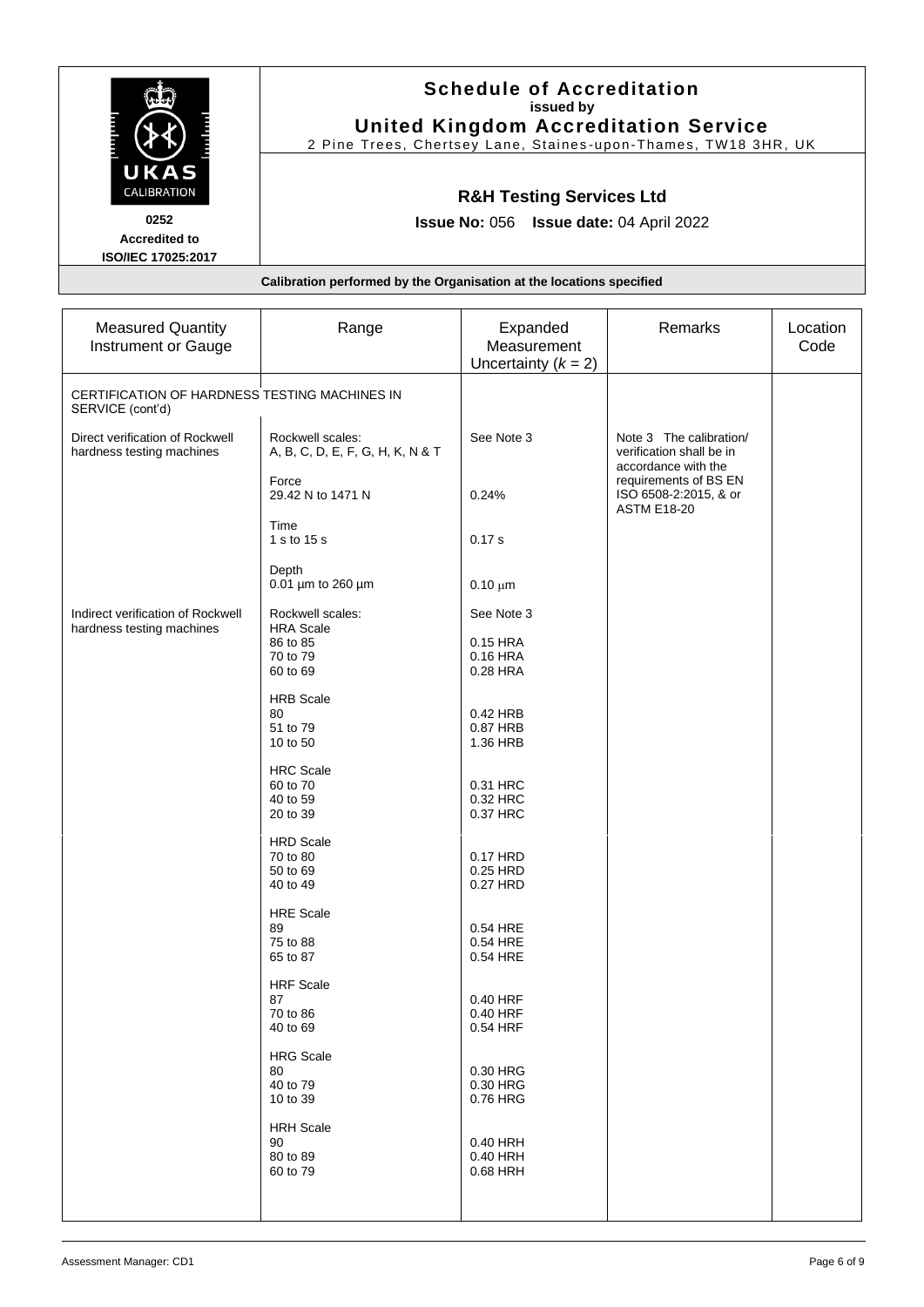|                                                                                  | <b>Schedule of Accreditation</b><br>issued by<br><b>United Kingdom Accreditation Service</b><br>2 Pine Trees, Chertsey Lane, Staines-upon-Thames, TW18 3HR, UK<br><b>R&amp;H Testing Services Ltd</b><br><b>Issue No: 056 Issue date: 04 April 2022</b> |                                                  |                |                  |
|----------------------------------------------------------------------------------|---------------------------------------------------------------------------------------------------------------------------------------------------------------------------------------------------------------------------------------------------------|--------------------------------------------------|----------------|------------------|
| UKAS<br>CALIBRATION<br>0252<br><b>Accredited to</b><br><b>ISO/IEC 17025:2017</b> |                                                                                                                                                                                                                                                         |                                                  |                |                  |
|                                                                                  | Calibration performed by the Organisation at the locations specified                                                                                                                                                                                    |                                                  |                |                  |
| <b>Measured Quantity</b><br>Instrument or Gauge                                  | Range                                                                                                                                                                                                                                                   | Expanded<br>Measurement<br>Uncertainty $(k = 2)$ | <b>Remarks</b> | _ocation<br>Code |

| instrument or Gauge                                                        |                                                  | measurement<br>Uncertainty $(k = 2)$   | Code |
|----------------------------------------------------------------------------|--------------------------------------------------|----------------------------------------|------|
| CERTIFICATION OF HARDNESS TESTING MACHINES IN<br>SERVICE (cont'd)          |                                                  |                                        |      |
| Indirect verification of Rockwell<br>hardness testing machines<br>(cont'd) | <b>HRK Scale</b><br>70<br>30 to 69<br>10 to 29   | 0.40 HRK<br>0.40 HRK<br>0.64 HRK       |      |
|                                                                            | <b>HRL Scale</b><br>115<br>90 to 114             | 0.35 HRL<br>0.35 HRL                   |      |
|                                                                            | <b>HRM Scale</b><br>100<br>70 to 99              | 0.56 HRM<br>0.56 HRM                   |      |
|                                                                            | <b>HRP</b> Scale<br>85<br>40 to 84               | 0.65 HRP<br>0.91 HRP                   |      |
|                                                                            | <b>HRR</b> Scale<br>120<br>100 to 119            | 0.23 HRR<br>0.40 HRR                   |      |
|                                                                            | <b>HRS Scale</b><br>112<br>110 to 111            | 0.19 HRS<br>0.91 HRS                   |      |
|                                                                            | <b>HRV Scale</b><br>104 to 81<br>80 to 103       | 0.20 HRV<br>0.61 HRV                   |      |
|                                                                            | HR15N Scale<br>90 to 95<br>80 to 89<br>40 to 79  | 0.18 HR15N<br>0.18 HR15N<br>0.39 HR15N |      |
|                                                                            | HR15T Scale<br>88 to 100<br>80 to 87<br>20 to 79 | 0.21 HR15T<br>0.21 HT15T<br>0.37 HR15T |      |
|                                                                            | HR15W Scale<br>89 to 100<br>80 to 88             | 0.53 HR15W<br>0.44 HR15W               |      |
|                                                                            | HR15X Scale<br>88 to 100<br>80 to 87             | 0.33 HR15X<br>0.62 HR15X               |      |
|                                                                            | HR15Y Scale<br>94 to 100<br>85 to 93             | 0.63 HR15Y<br>1.30 HR15Y               |      |
|                                                                            |                                                  |                                        |      |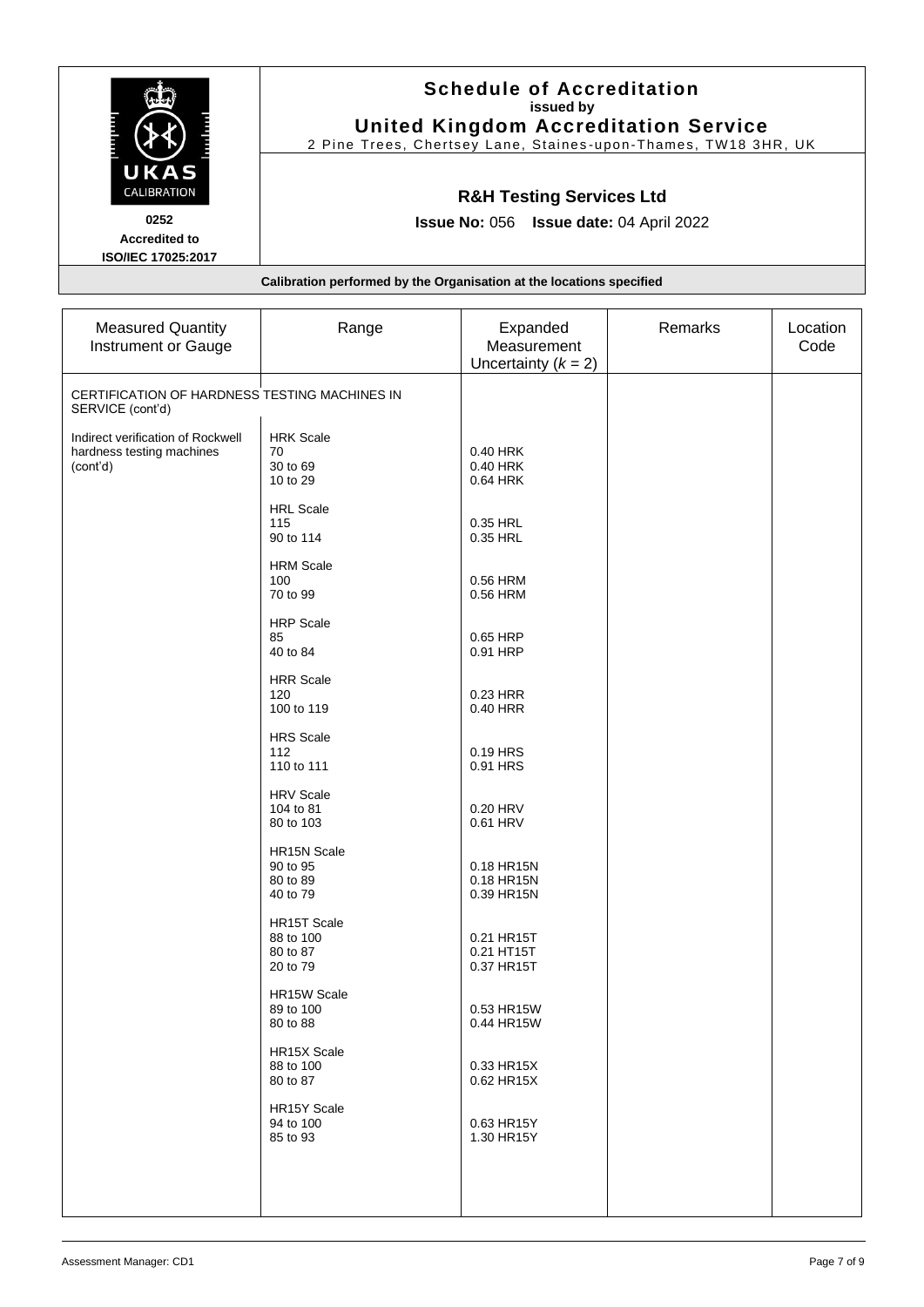|                                                                      | <b>Schedule of Accreditation</b><br>issued by<br><b>United Kingdom Accreditation Service</b><br>2 Pine Trees, Chertsey Lane, Staines-upon-Thames, TW18 3HR, UK |  |  |  |  |
|----------------------------------------------------------------------|----------------------------------------------------------------------------------------------------------------------------------------------------------------|--|--|--|--|
| UKAS<br>CALIBRATION<br>0252                                          | <b>R&amp;H Testing Services Ltd</b><br><b>Issue No: 056 Issue date: 04 April 2022</b>                                                                          |  |  |  |  |
| <b>Accredited to</b><br><b>ISO/IEC 17025:2017</b>                    |                                                                                                                                                                |  |  |  |  |
| Calibration performed by the Organisation at the locations specified |                                                                                                                                                                |  |  |  |  |
|                                                                      |                                                                                                                                                                |  |  |  |  |
|                                                                      |                                                                                                                                                                |  |  |  |  |

| <b>Measured Quantity</b><br><b>Instrument or Gauge</b>                     | Range                                                  | Expanded<br>Measurement<br>Uncertainty $(k = 2)$ | Remarks | Location<br>Code |  |
|----------------------------------------------------------------------------|--------------------------------------------------------|--------------------------------------------------|---------|------------------|--|
| CERTIFICATION OF HARDNESS TESTING MACHINES IN<br>SERVICE (cont'd)          |                                                        |                                                  |         |                  |  |
| Indirect verification of Rockwell<br>hardness testing machines<br>(cont'd) | HR30N Scale<br>77 to 85<br>60 to 76<br>40 to 59        | 0.27 HR30N<br>0.27 HR30N<br>0.55 HR30N           |         |                  |  |
|                                                                            | HR30T Scale<br>57 to 85<br>50 to 56<br>20 to 49        | 0.39 HR30T<br>0.66 HR30T<br>0.90 HR30T           |         |                  |  |
|                                                                            | HR30W Scale<br>65 to 100<br>40 to 64                   | 0.76 HR30W<br>0.90 HR30W                         |         |                  |  |
|                                                                            | HR30X Scale<br>79 to 100<br>60 to 78                   | 0.15 HR30X<br>0.99 HR30X                         |         |                  |  |
|                                                                            | HR30Y Scale<br>88 to 100<br>60 to 87                   | 0.37 HR30Y<br>0.82 HR30Y                         |         |                  |  |
|                                                                            | <b>HR45N Scale</b><br>67 to 75<br>50 to 66<br>10 to 49 | 0.18 HR45N<br>0.21 HR45N<br>0.43 HR45N           |         |                  |  |
|                                                                            | <b>HR45T Scale</b><br>50 to 75<br>40 to 49<br>10 to 39 | 0.40 HR45T<br>0.40 HR45T<br>0.73 HR45T           |         |                  |  |
|                                                                            | <b>HR45W Scale</b><br>49 to 100<br>10 to 47            | 0.12 HR45W<br>0.29 HR45W                         |         |                  |  |
|                                                                            | <b>HR45X Scale</b><br>69 to 100<br>40 to 68            | 0.34 HR45X<br>0.81 HR45X                         |         |                  |  |
|                                                                            | HR45Y Scale<br>82 to 100<br>60 to 81                   | 0.29 HR45Y<br>0.94 HR45Y                         |         |                  |  |
| <b>END</b>                                                                 |                                                        |                                                  |         |                  |  |
|                                                                            |                                                        |                                                  |         |                  |  |